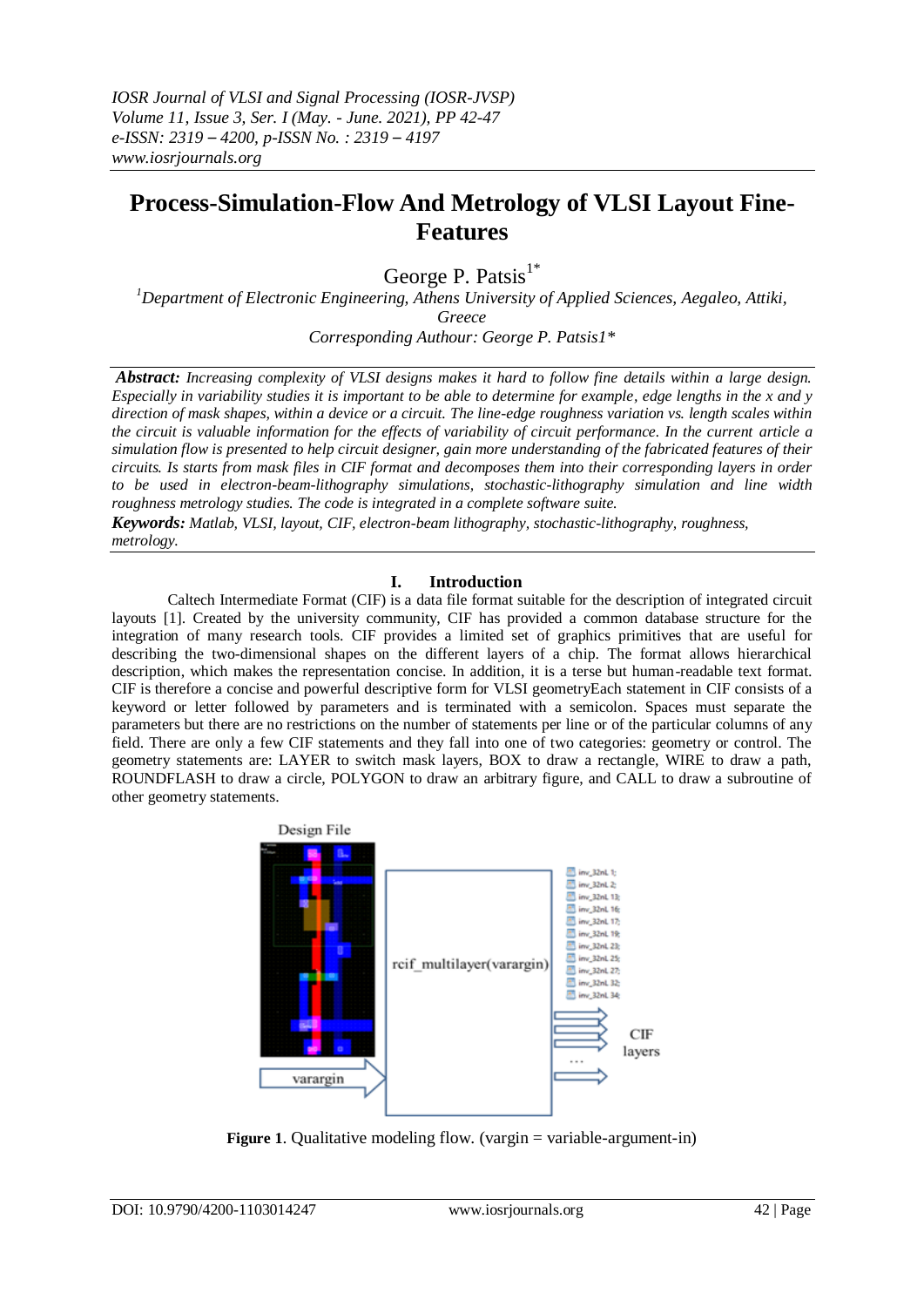Figure 1 shows an overall qualitative presentation of the fist step of the current simulation flow. A mask file of a cirguit file (Design File, in this case an inverter-gate) stored in CIF format is provided as input to a Matlab code function (rcif multilayer.m), which produces a directory containing each mask layer as a separate CIF file.Figure 2 shows the decomposed series of layers (each one saved as a separate text file). Such layermasks can be imported in the electron-beam lithography simulator developed by the author [2] and produce an exposure-pattern (energy deposition), which can be analyzed for proximity-effects and any type of size-pattern analysis.



**Figure 2**. Decomposition of inverter gate into its constituent sublayers.

The complete modeling flow is seen qualitatively in Fig. 3.



**Figure 3**. Simulation flow of electron beam exposure to metrology. PEB stands for Post-Exposure Bake.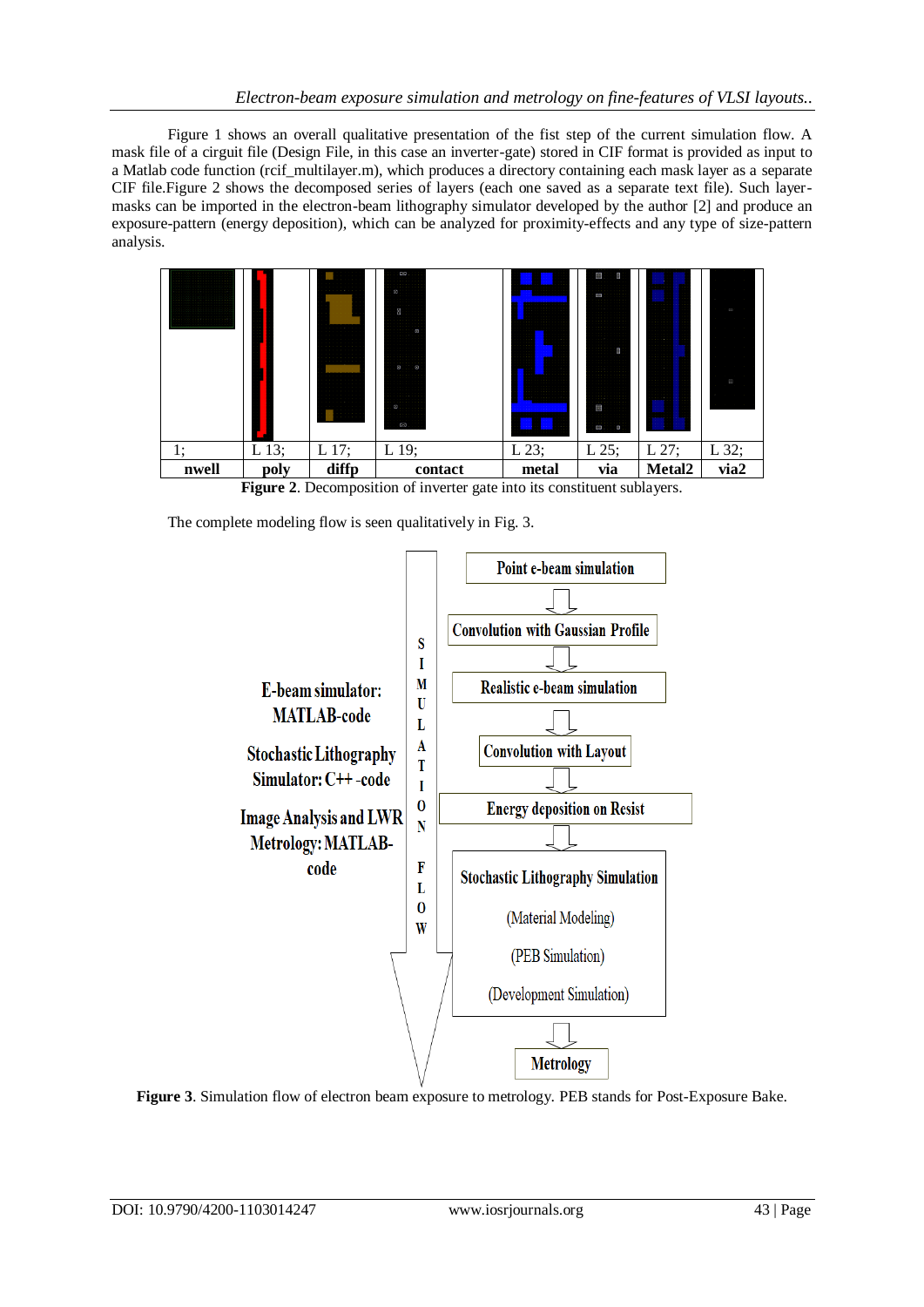### **II. Qualitative Description Of The Proposed Simulation Flow**

The starting point is that of electron beam exposure simulation, where electrons are considered as particles colliding with the matter of the photoresist and the substrate. Figure 4 shows qualitatively the modelling approach for the simulation of electron transport in matter. Collisions are random events in the materials found along the electron track. Using a suitable discretization, the energy deposition in the resist and the substrate is obtained [3].



**Figure 4.** (a) Qualitative description of the electron scattering process and energy deposition in photoresist and substrate (in this case the substrate is considered as a multilayer of Mo/Si layers). (b) More detail in the electron scattering process. T0 is the initial electron energy which dissipates in the resist (PMMA in this case) and in the multilayer substrate, with each collision event.

Figure 5 presents the electron energy deposition function (EDF) in  $keV/nm^3/electron$  of an initially  $E_0$ =100keV electron beam impigin on 150nm PMMA photoresist on top of 40 layers of Mo/Si. 100000 electron trajectories have been simulated. In order to obtain a realistic electron-beam, the initial point beam is convoluted with a gaussian profile function (with 30nm standard deviation) and the result is also seen in Fig. 5. The multilayer stack was considered in order to check the effect of the increased backscattering attenuation of a high atomic number material (Molybdenum in this case).



**Figure 5**. Point-spread function (PSF) squares corresponds to energy deposition function (EDF) for the simulation scenarios of electron-energy and material stack, and the continuous line to the smoothened version of the EDF which is used for convolution with the Gaussian shaped beam. The dashed line is the final Gaussianconvoluted EDF used in the current work for writing the layouts.  $N_L$  is the number of Mo/Si layers in the substrate stack.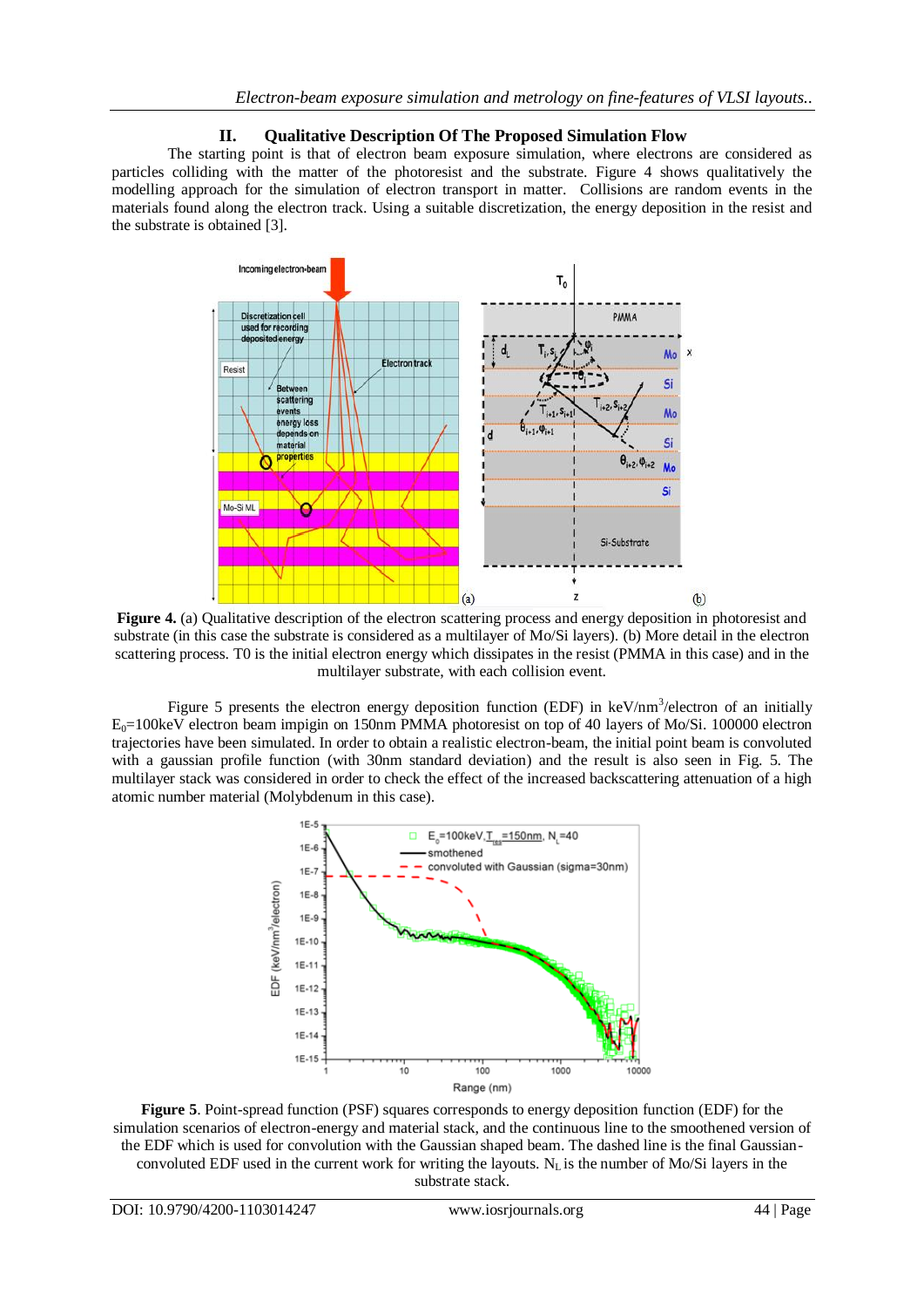The patterns were simply closely spaced single exposures. In order to simulate a real beam, this function is then convoluted with a Gaussian profile with sigma matching the experimentally determined one as possible. The effect of convolution on the original point spread function is to smooth and flatten energy deposition from the point of origin up to about beams' sigma (e.g., 30nm). Then is decreasing up to 50-100nm and then again is producing a smooth and slowly decreasing energy deposition tail up to ranges far exceeding 1μm. This tail is due to backscattered electrons from the substrate depositing small amounts of their energy over a long distance from the point of beam origin. The use of a high atomic number Mo layer between resist and silicon substrate, leaves the energy deposition up to 80-100nm range unchanged. In addittion, decreasing by almost two orders of magnitude the deposited energy of the tail, the amount of backscattered electrons from the substrate to reach the resist film is being decreased. The convoluted point spread function is used to expose, point – by – point a desired pattern mask, which is input to the process as a CIF file. The user has to specify only the distance between the adjacent point exposures and the software will do the rest, producing the energy deposition matrix for the corresponding pattern. At this point, one is able to either perform metrology on the energy deposition and obtain a first idea of the final pattern on the photoresist considering a simple on-off dissolution algorithm, or can proceed using more advanced dissolution models (as is proposed here) using an elaborate stochastic lithography simulator which models the photoresist polymeric structure, the post-exposure bake acid diffusion (in the case of chemically amplified photoresists) and the stochastic nature of the development process [4]. Figure 6a shows a front view (with resist depth) of the stochastic lithography simulator. Photoresist's polymer chains are modeld as self-avoiding and mutually excluded random walks in this case. The green color represents the acid diffusion area after post exposure bake simulation in the case of chemically ampliefied photoresists. Edge roughness is seen in this case after development. Figure 6b shows a top-down view of a photoresist area, with acid diffusion profile, and Fig. 6c, the profile after dissolution.



**Figure 6**. (a) Front view (with resist depth) of the stochastic lithography simulator. Photoresist's polymer chains are modeld as self-avoiding and mutually excluded random walks in this case. The green color represents the acid diffusion area after post exposure bake simulation in the case of chemically ampliefied photoresists. Edge roughness is seen in this case after development. (b) Top-down view of a photoresist area, with acid diffusion profile, (c) after dissolutionFinally, metrology can be performed as well on the developed photoresist profiles for deep understanding and quantification of the overall fabrication process. The metrology software is also developed in house, in matlab and incorporates image analysis and advanced edge extraction techniques and statistical analysis [5], [6]. Figure 7 shows compactly, the metrology's work in order to obtain the edges of the layout. Then any kind of analysis on the edges can be programmed.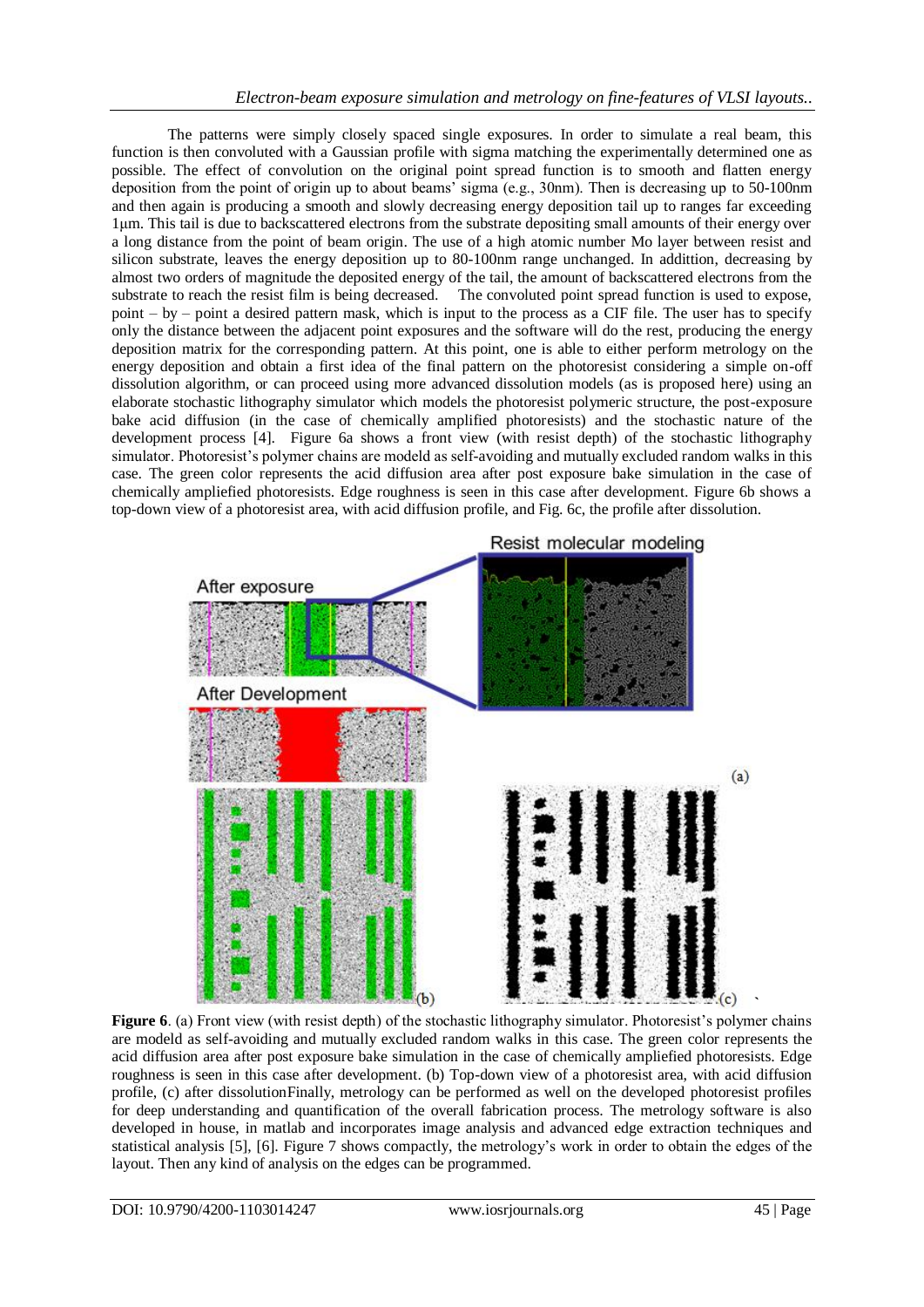

**Figure 7**. Example of the metrology process (in this case on an actual scanning electron microscopy image of photoresist lines spaces).

Using this simulation tools, one is able to simulate and quantify quite complex layouts as seen in Fig. 8, where the metrology on the energy deposition and on the final photoresist pattern can reveal the effects of the processing parameters on the final layout. This information could then be directed to layout designers to close the loop of design-fabrication process.



**Figure 8**. (a) Metrology on electron-beam energy deposition profile. (b) Metrology on the photoresist profile, after stochastic lithography simulation.

Finally, the in-house developed software-Graphic User Interface (GUI) for the whole analysis is seen in Fig.9.

# **III. Conclusion**

Design and fabrication of integrated circuits are so far performed by groups of individuals that do not have much interaction. In this work a simulation flow was presented that enables a circuit designer to obtain both qualitative and quantitative idea of the fabrication aspects of his design, through specific modeling of each stage of the lithography process. Electron-beam exposure is used to define very fine feature on a circuit mask. The information obtained from the metrology of the finally fabricated layouts can be directed back to the designer in order to modify appropriately his design.